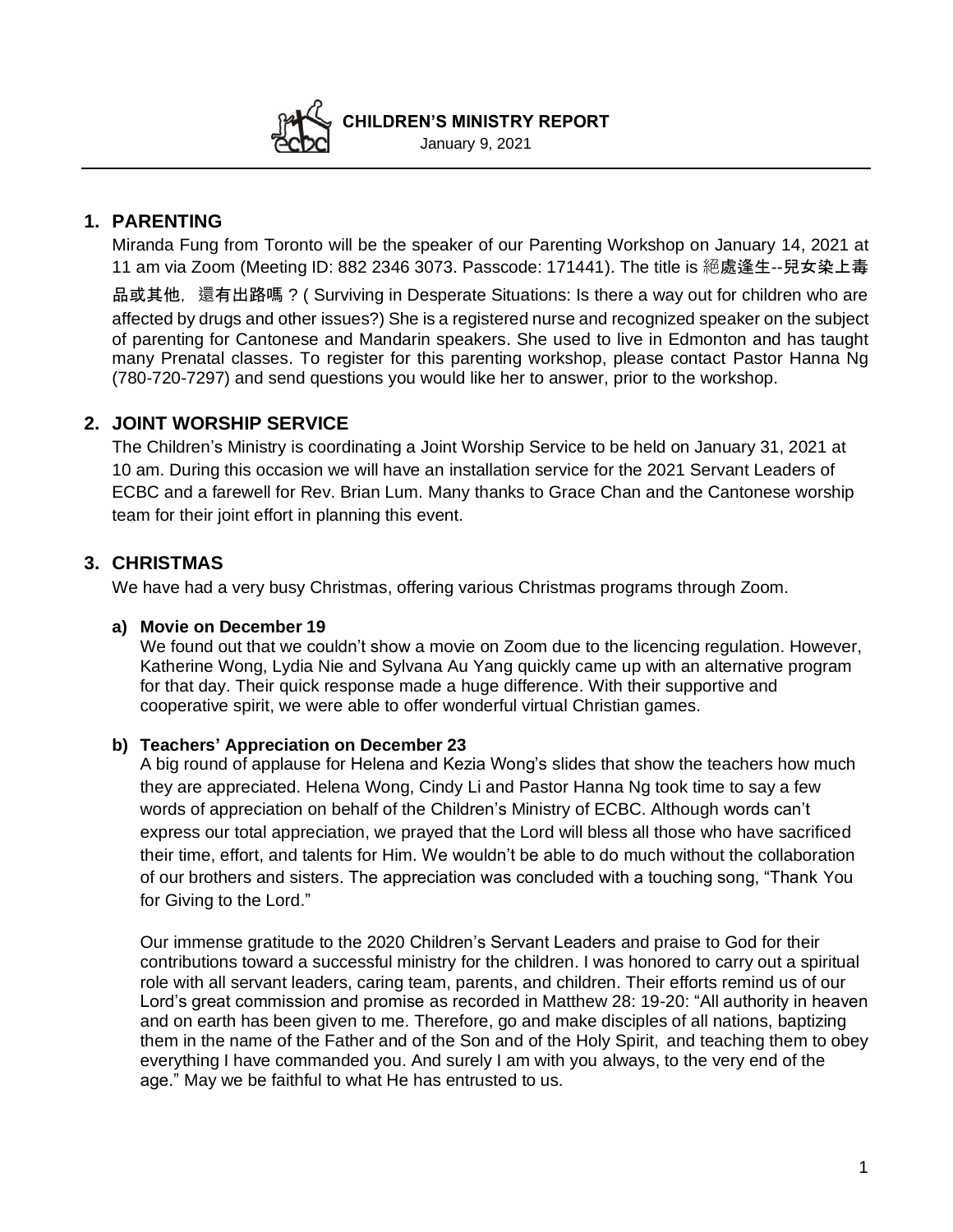To all the children and parents, we are privileged to be part of your family and honored that you are part of our church's family. Thank you for joining us online every Sunday. We are grateful and we look forward to serving alongside you and your loved ones. Together with God we commit to train our future leaders and followers of Christ.

### **c) Concert for Jesus on December 23**

After Teachers' Appreciation, we proceeded to our "Concert for Jesus." Many of the teachers, children, teens, and parents attended this joyful celebration of Christ's birth. Katherine Wai designed the slides and worked with Cristy Lam to lead and organize this awesome ceremony. Many thanks to Kezia Wong and Lydia Nie for assisting with running the slides, and to Esther Wang, Elijah Nie and Chris Lau for editing the videos. It was so beautiful to witness our talented children, teachers, and teenagers participating by sending their innovative videos and offering their talents to the Lord Jesus. They played musical instruments, sang, read and, incorporated their other talents into this rich program. I really appreciate the support we have received from the parents and all the teachers. With scripture reading, Bible story, carol singing, praying, and presentation, we truly had a meaningful celebration focusing on the birth of our Savior. You will be able to watch a glimpse of the "Concert" on our website.

#### **d) Cooking with Karine on December 22 & 29**

Children had a blast making Meatloaf Cups, Yogurt Pesto dip, Raisin Banana Bread Pudding, and Smoothies under Karine Chan's leadership. The children, their parents, teachers, and teenagers enjoyed cooking together. I have received photos of the children that were taken during and after this wonderful learning process. Thank you to all the proud parents. It was so rewarding to receive photos of their happy and fulfilling faces.

#### **e) Baking with Ivana on December 22**

Ivana led a great session baking Sugar cookies that was enjoyed by the children, parents, and teens. Parents also sent us photos of their children, capturing their memorable and merry Christmas.

#### **f) Crafts with Yivana Au Yang on December 24 and 30**

The children enjoyed the craft time and spiritual insights with Yivana Au Yang. She was so patient with them. It was wonderful to see how much the children enjoyed Christmas by participating in different activities.

#### **g) Christmas Dance with Lydia Nie on December 29 and 31**

Lydia led some of the children in a dance on two different occasions. We danced to Christian songs that allowed us to exercise our bodies and to meditate on God's truth. What an inspiring time!

### **h) Karaoke and Reading on January 2**

We concluded with a sing along of Christian Karaoke songs on January 2. The children chose their favorite Christian Karaoke, listened to the stories behind the songs, and prayed for each other. It has been a meaningful Christmas remembering God's great love for us.

### **4. 2021 CHILDREN'S SERVANT LEADERS**

Praise God for calling Cindy Li to be the Children's Department leader to represent us in the council and Miao Ling Tan to serve as Children's Servant Leaders. Katherine Wai and Cristy Lam would like to assist the ministry without title. Many thanks to the caring group members for continuing to care for the children's families in 2021. I am grateful for Cindy Li, Miao Ling Tan, Katherine Wai, Cristy